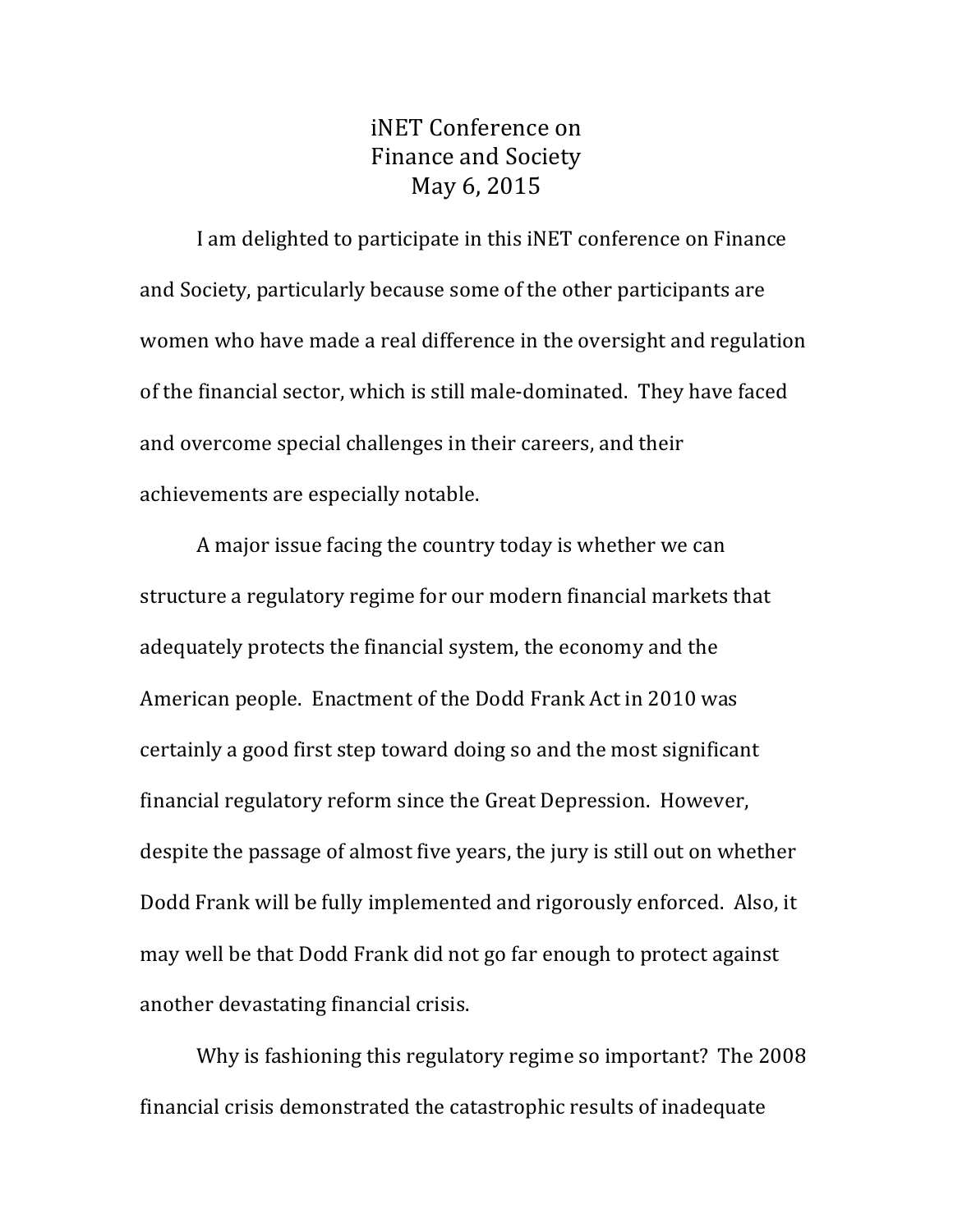business regulation in the financial sector. As documented in the report issued by the Financial Crisis Inquiry Commission on which I served, decades of deregulation and failure to regulate newly emerging financial markets, firms and products led to a financial system that was extremely fragile and vulnerable to a full blown crisis when the U.S. housing bubble collapsed in 2007 and 2008. The financial sector had poured billions of dollars into convincing federal policymakers of the need for such deregulation, supported by the fallacious beliefs-championed notably by Alan Greenspan--that financial markets are selfregulating and that financial firms are able to police themselves. As found by the FCIC, the resulting failures in financial regulation and supervision, along with failures of corporate governance and risk management at major financial firms, were the prime causes of the crisis.

I am concerned that the political and financial power of our largest financial institutions continues to be an obstacle to effective regulatory reform. Some of these firms are larger and control more resources than ever because of mergers and concentration resulting from the crisis. The financial sector continues to be the largest source of federal campaign contributions and reportedly fielded five lobbyists per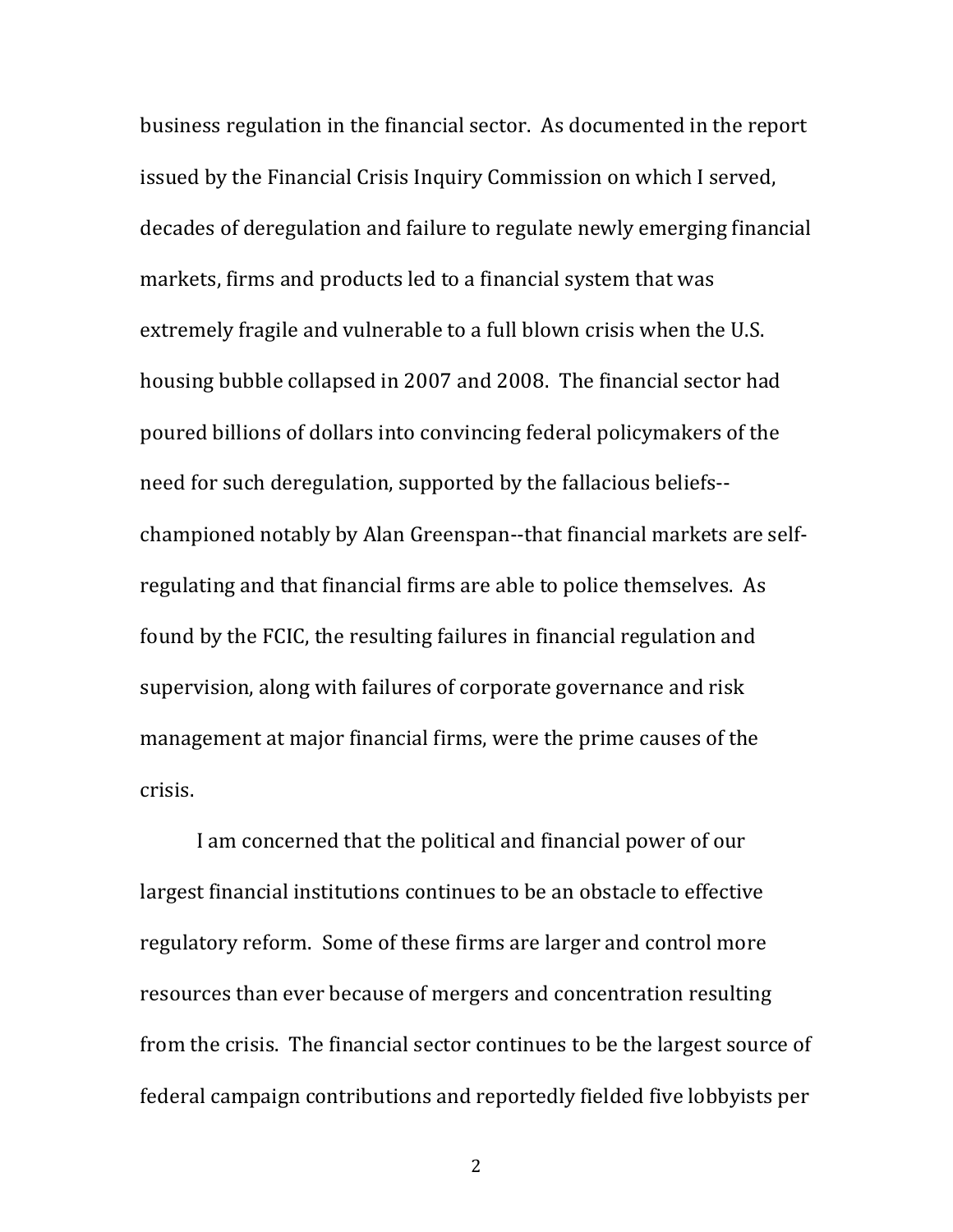member of Congress during its Dodd Frank deliberations. As Senator Dick Durbin of Illinois said at that time, "[T]he banks . . . are still the most powerful lobby on Capitol Hill. And they frankly own the place." (Huffington Post, Dick Durbin: Banks "Frankly Own the Place", 5/30/09.) They used their political power to weaken, eliminate or create exceptions to many provisions of Dodd Frank.

The esoteric and complex nature of the markets, products and institutions makes it difficult for policymakers and the public to fully appreciate and understand the need for and likely impact and implications of various types of regulation. And of course, the financial sector's officials, lobbyists, lawyers, economists, accountants and public relations firms dominate the discussion of these issues.

Since Dodd Frank's enactment, financial services firms have continued to resist effective reform, pouring enormous resources into challenging agency action implementing its provisions by delaying the issuance of regulations, watering down the terms of the regulations issued and contesting regulations in court. It is no wonder that after five years some important regulations under the Act have not yet been adopted, let alone implemented and enforced.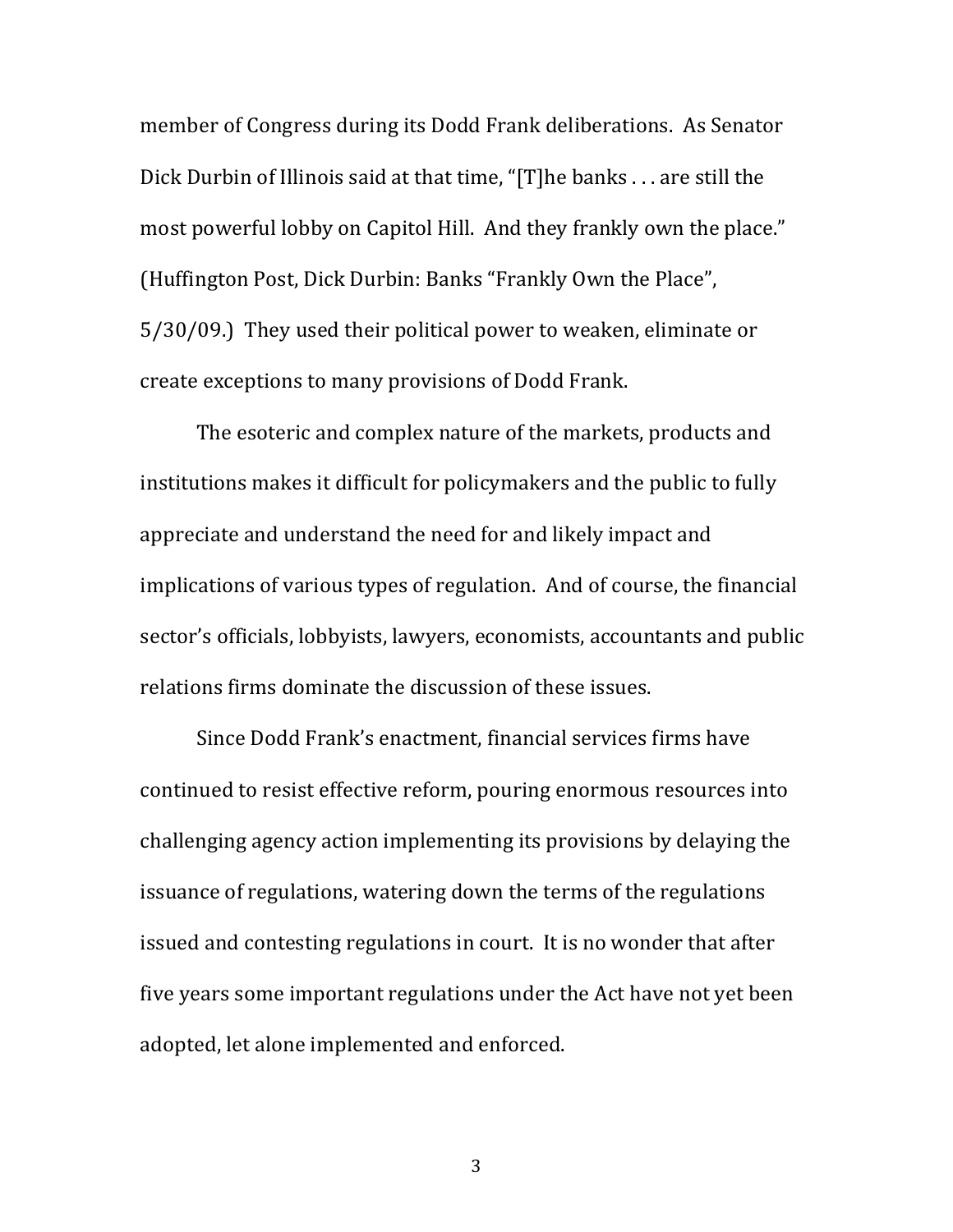And the statute itself may be in danger. In December one or more of our largest banks used political power to get Congress to adopt a repeal of the derivatives push-out provision of the Act, a provision designed to protect against risky derivatives transactions by banks with government-insured deposits. Many fear this is the first step in a broadbased industry effort to repeal important protections of the Act.

The power and influence of the financial sector threatens a continuation of the regulatory capture that contributed to the financial crisis. Financial firms too often have significant say in the appointment of high federal regulatory officials. The tendency of some former federal officials to obtain highly lucrative positions in the financial sector after leaving government may well act as an inducement to those remaining in government to serve the interests of the financial sector rather than the public. Moreover, financial sector pressure has restricted the amount of appropriations for the SEC and the CFTC and thus limited the agencies' ability to exercise their new regulatory powers

Furthermore, there has been little accountability imposed on the firms, their executives and their boards of directors in the wake of the financial crisis. The crisis was caused in large part by reckless behavior and significant failures in corporate governance by our largest financial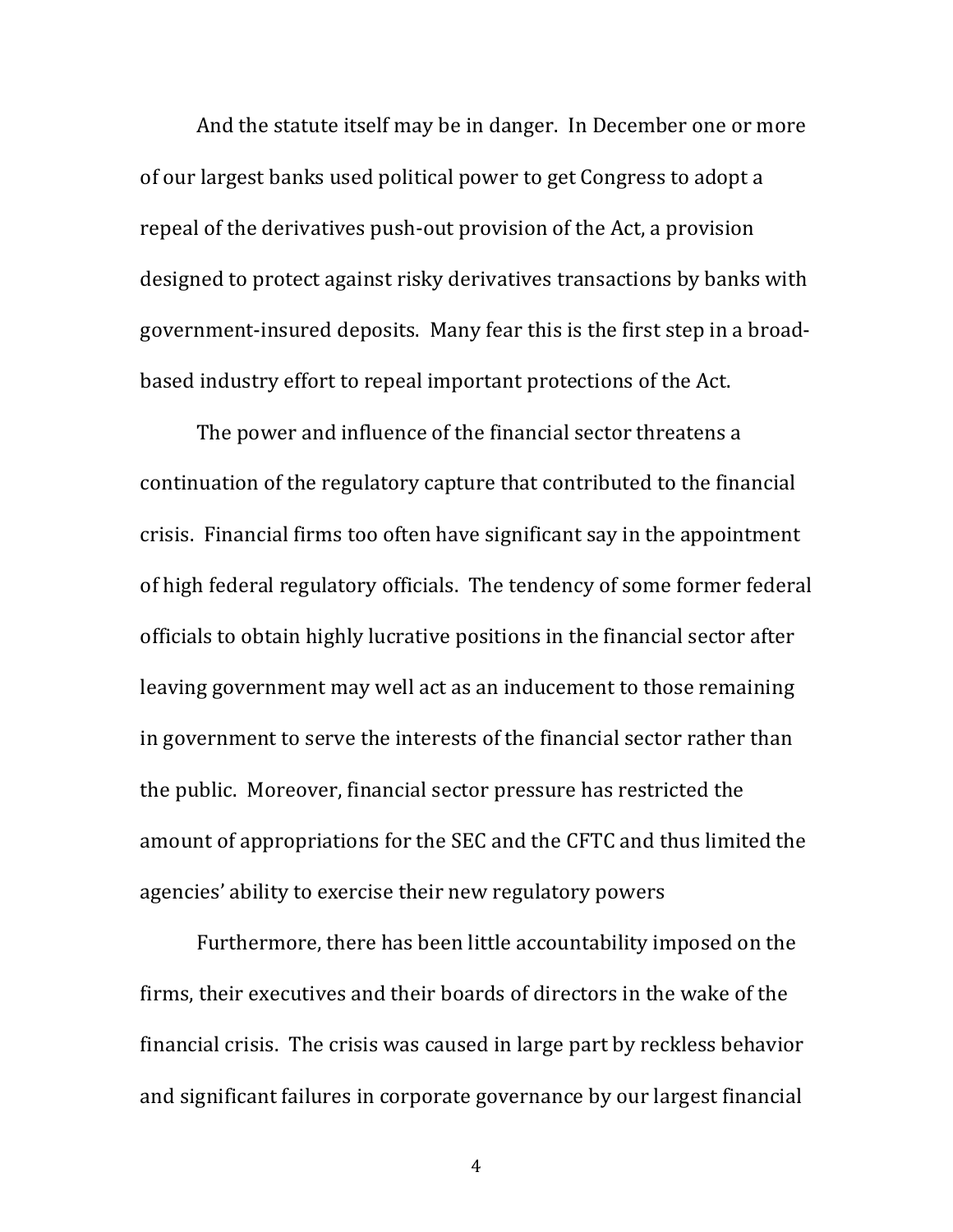institutions. A number of them were bailed out with government funds with limited repercussions for their management. The crisis also involved what may have been the most pervasive investor fraud in history in the sale of mortgage-backed securities and CDOs without adequate disclosure of the poor quality of the underlying mortgages. While civil penalties have been imposed on some firms, there have been virtually no criminal prosecutions of institutions, and responsible officers and employees have faced few prosecutions or civil penalties. Investors, homeowners and taxpayers have been left to bear the major brunt of the financial crisis.

It is clear that the problems with the financial sector are not behind us. Since the enactment of Dodd Frank, we have seen many egregious examples of fraud, manipulation and other illegal or reckless behavior on the part of financial institutions. They have been involved in significant price manipulations of interest rates and foreign exchange markets. We have recently learned of allegations that high frequency trading in S&P futures was used to manipulate the securities markets during the 2010 flash crash. Large financial institutions have been involved in significant cases of currency fraud and aiding money laundering and tax evasion. With respect to derivatives trading, JP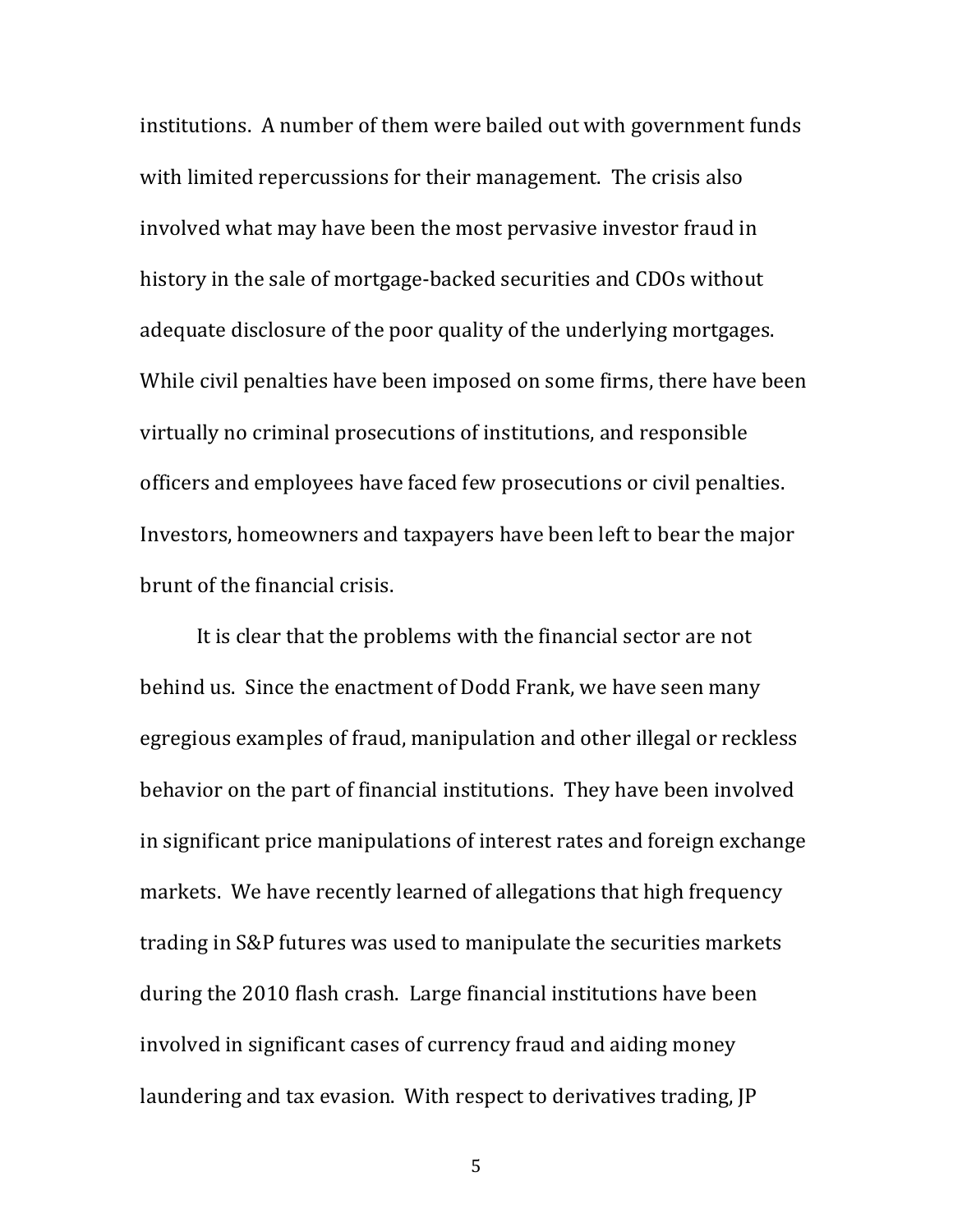Morgan lost \$6 billion through the speculative trading of the London whale, and both MF Global and Peregrine Financial went bankrupt after allegedly engaging in misappropriation of customer funds.

In light of all this, we must ask ourselves whether the financial and political power of our largest financial institutions poses a threat to policy making on financial regulation and seriously undercuts the administration of justice. In my view, these institutions continue to be too big and interconnected to be allowed to fail without serious repercussions for the financial system and the economy as a whole, despite provisions in Dodd Frank meant to alleviate this problem. They are also arguably too large and complex to be susceptible to meaningful management, supervision or regulation.

Let me comment briefly on the current state of regulation of the over-the-counter or OTC derivatives market. Dodd Frank gave the Commodity Futures Trading Commission an enormous new responsibility to impose regulation on this previously unregulated market, which is currently estimated to be \$400 trillion in notional amount in the US and almost \$700 trillion globally. The CFTC has performed a Herculean task in finalizing more than 50 new rules required by the Act. It still has some significant work to do, including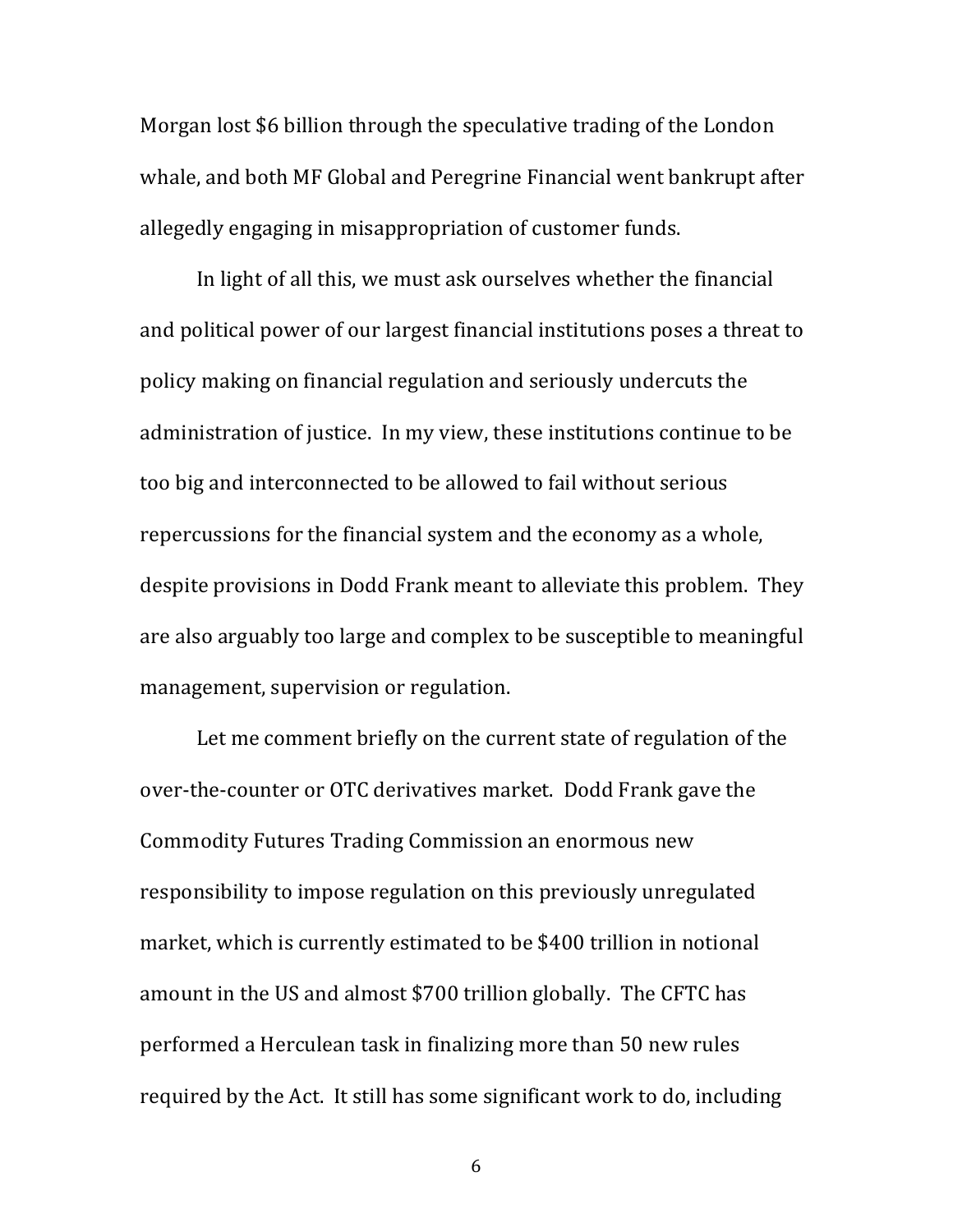establishing position limits, as well as fully implementing and enforcing the rules already adopted.

The jury is still out on whether the regulatory regime under Dodd Frank will be adequate to address the dangers of this market, which contributed significantly to the financial crisis by helping to fuel the housing bubble and amplifying and spreading the losses when the bubble collapsed. The Act provides for centralized clearing by regulated clearing operations, thus reducing counterparty credit risk such as that caused by AIG's threatened default during the financial crisis. It also provides for trading of cleared derivatives on regulated exchanges or swaps execution facilities, which should provide essential price discovery and government oversight for fraud and manipulation.

However, because Dodd Frank expressly provides for some significant exemptions from clearing and exchange trading, a substantial portion of the market will likely remain over-the-counter. For example, under authority in the Act, the Secretary of the Treasury exempted foreign exchange swaps from Dodd Frank requirements. As I noted earlier, since that exemption was adopted, there have been revelations of massive price manipulation and fraud in that market. In addition, swaps transactions by commercial entities for hedging purposes are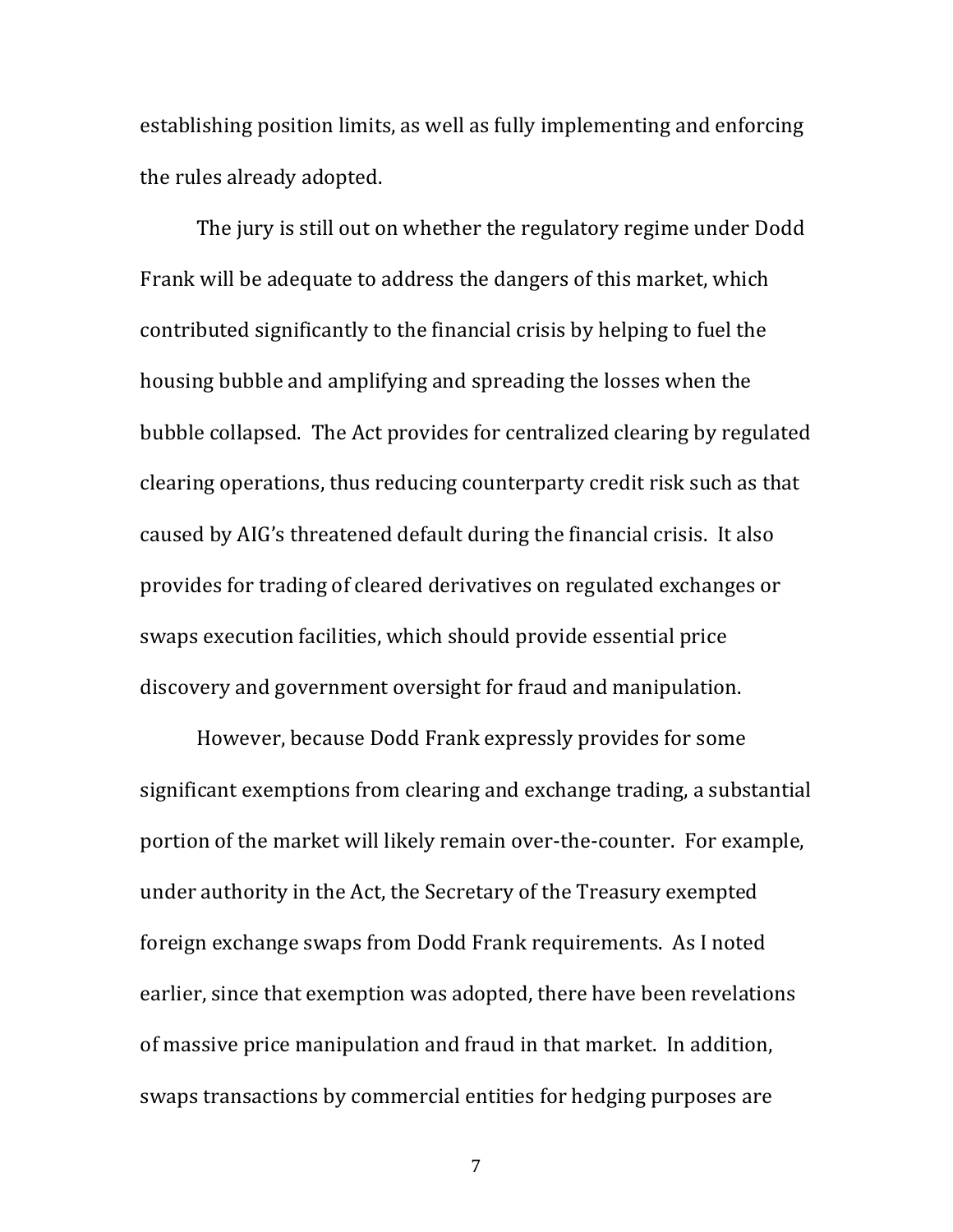expressly exempt from clearing and exchange trading, and indeed such entities will not even be required to post margin on their uncleared transactions. So a significant portion of the US market will not have the very important protections of central clearing, exchange trading and margin requirements.

New rules under Dodd Frank governing this remaining OTC market are intended to reduce its risks. OTC derivatives dealers will have to meet minimum capital and collateral requirements and will be subject to business conduct rules. Swap data repositories will facilitate transparency and government surveillance, and the Act forbids fraud, manipulation and excessive speculation. Whether the continuing OTC market will be adequately regulated under this new regime remains to be seen.

The OTC derivatives market is a truly global market, and many of the firms involved in the market have worldwide operations. While there has been international consensus that central clearing and exchange trading are essential to protect the financial system, most other countries have not yet adopted laws implementing those requirements. It is essential for the US to work closely with other